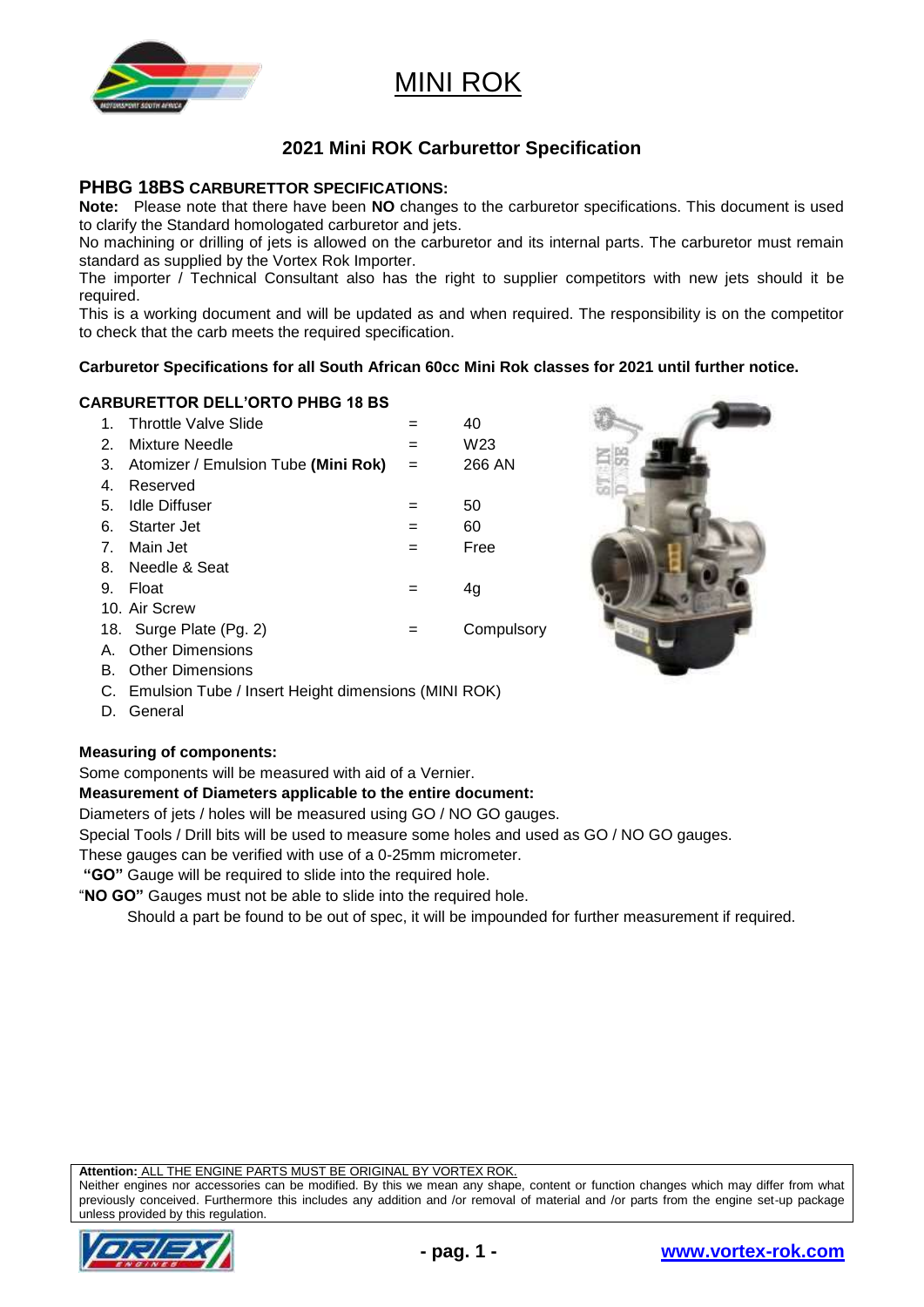

#### **Illustration Only**



 $\theta$ 

**Attention:** ALL THE ENGINE PARTS MUST BE ORIGINAL BY VORTEX ROK.

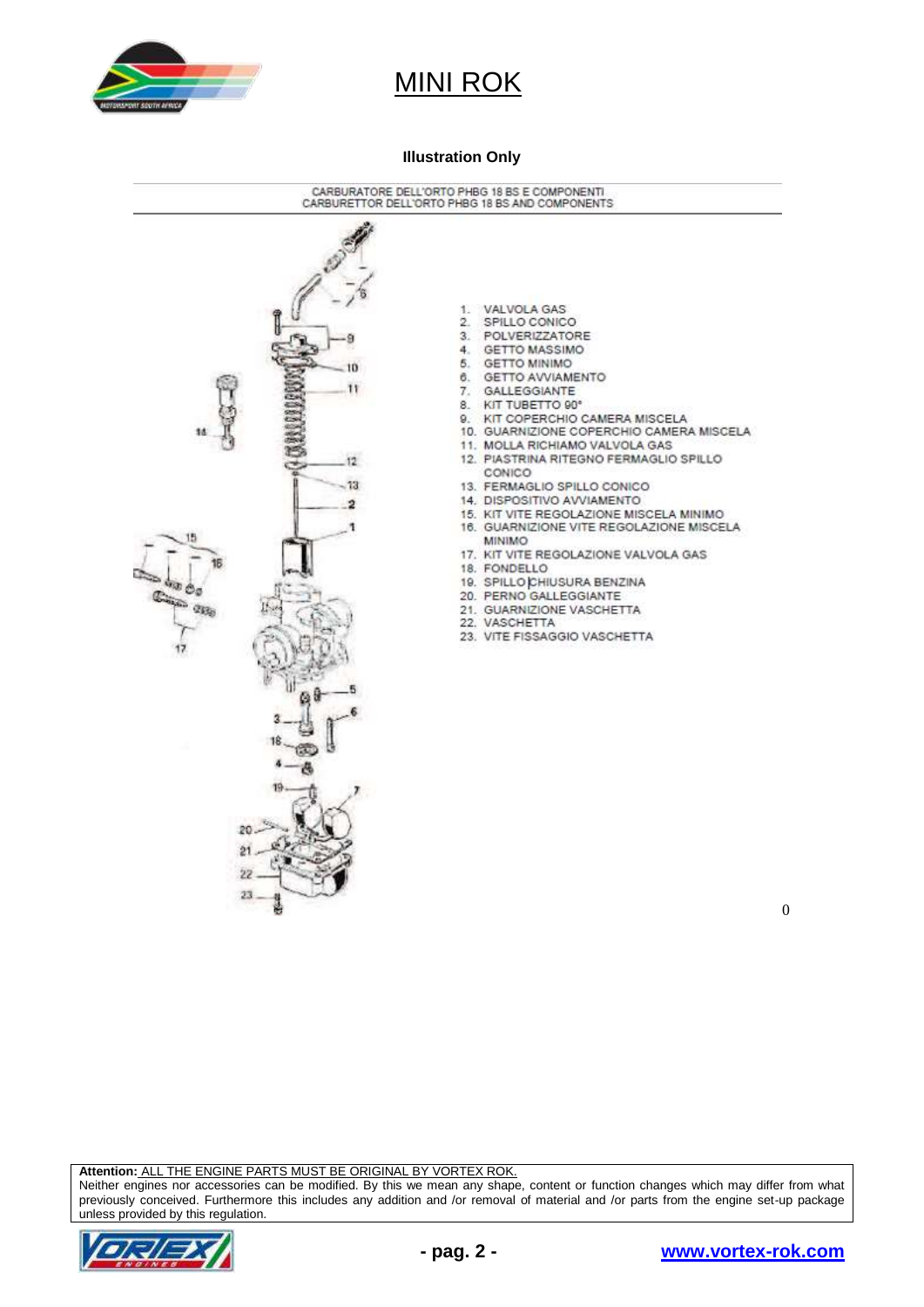

- **1. Slide (40)**
	- 1.1 Length of Slide
	- **Spec:** 27.50mm ± 0.15mm 1.2 Length of Cut Away to the top of the Slide Length of Slide
	- **Spec:** 23mm ± 0.25mm 1.3 Length of Cut Away to the top of the Slide Length of Slide **Spec:** 23.4mm ± 0.15mm



**2. Needle Mini Rok (W 23) - (incl. Clip position for Kid Rok).**



**Needle clip position "2" for Kid Rok**



**Attention:** ALL THE ENGINE PARTS MUST BE ORIGINAL BY VORTEX ROK.

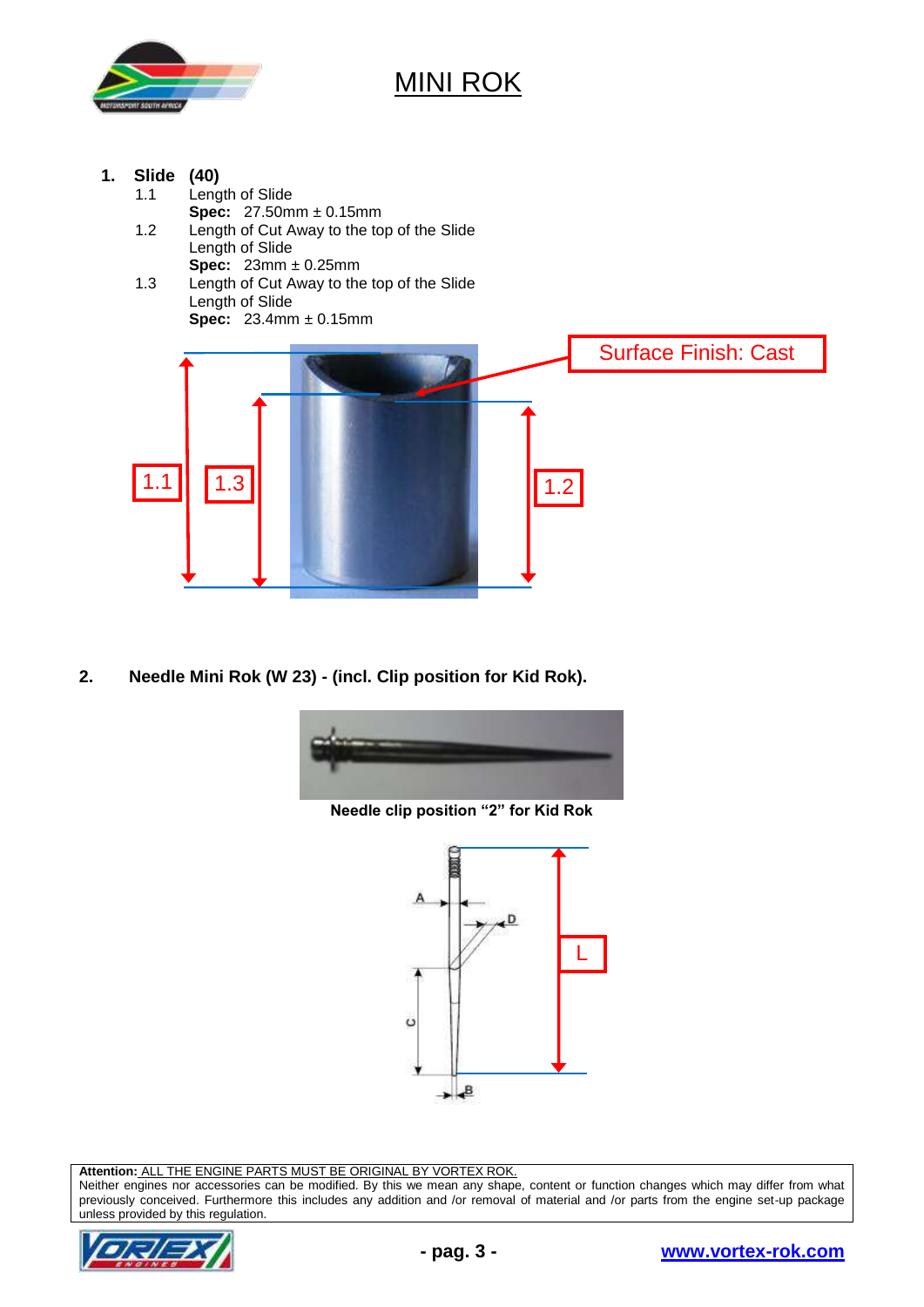

2.1 Table of Needle Specifications as per Supplier Chart (Dellorto) NOTE: Clip Position ONE (1) is TOP of needle (Also as per Master Sample W23 needle from the Vortex Rok Importer)

| <b>Type</b>     | <b>Value</b><br>$\overline{\textbf{X}}$ | <b>Characteristic expressed in millimeters</b> |                              |                        |                |   |  |              |
|-----------------|-----------------------------------------|------------------------------------------------|------------------------------|------------------------|----------------|---|--|--------------|
|                 |                                         | ØA                                             | ØB                           |                        | ØD             | E |  |              |
| W <sub>23</sub> | 23                                      | $2.5 \pm 0.03$                                 | $0.6 \pm 0.05$               | $(26 \pm 0.5)$         | $2.5 \pm 0.03$ |   |  | $45 \pm 0.2$ |
|                 |                                         |                                                | Measured right<br>at the tip | Reference<br>Dimension |                |   |  |              |

- 2.2 The Technical Consultant may also compare the needle to a master sample supplied by the Vortex Rok Importer.
- 2.2 There must be 1 mixture needle stop (Circlip, #13 on page 2) fitted to the needle.
- 2.3 No Washer is permitted to be fitted either above or below the circlip.
- 2.4 Note: The marking "W23" on the needle does wear off after a period time. It is the responsibility of the competitor to ensure that if the marking wears off, that the needle is replaced with a new one.
- 2.5 Should the technical consultant inspect a needle that the marking is worn off; the needle will be checked with reference to the specification above and / or a master sample. The needle will then be impounded by the TC and the competitor will be required to fit a new needle.
- 2.6 Wear marks towards the tip of the needle, where the needle goes through the emulsion tube is common. The needle should be replaced if wear is excessive.
- **3.** Atomizer / Emulsion Tube **(Mini Rok) (266 AN)**
	- 3.1 Length of Emulsion Tube **Spec:** 36.00mm ± 0.20mm
	- 3.2 Internal Diameter from side 3.2<br> **GO Spec:** 2.66mm (GO) **GO Spec:** 2.66mm **(GO)**
	- 3.3 Internal Diameter from side 3.3 **GO Spec:** 3.00mm **(GO)**
	- 3.4 2 x Rows of 4 holes **GO Spec:** 0.80mm **(GO) NO GO Spec:** 0.85mm **(NO GO)**
	- 3.5 2 x rows of 3 holes **GO Spec:** 0.80mm **(GO) NO GO Spec:** 0.85mm **(NO GO)**
	- 3.6 Length of Nozzle tip to seating face **Spec:** 27.00mm ± 0.20mm

**Attention:** ALL THE ENGINE PARTS MUST BE ORIGINAL BY VORTEX ROK.

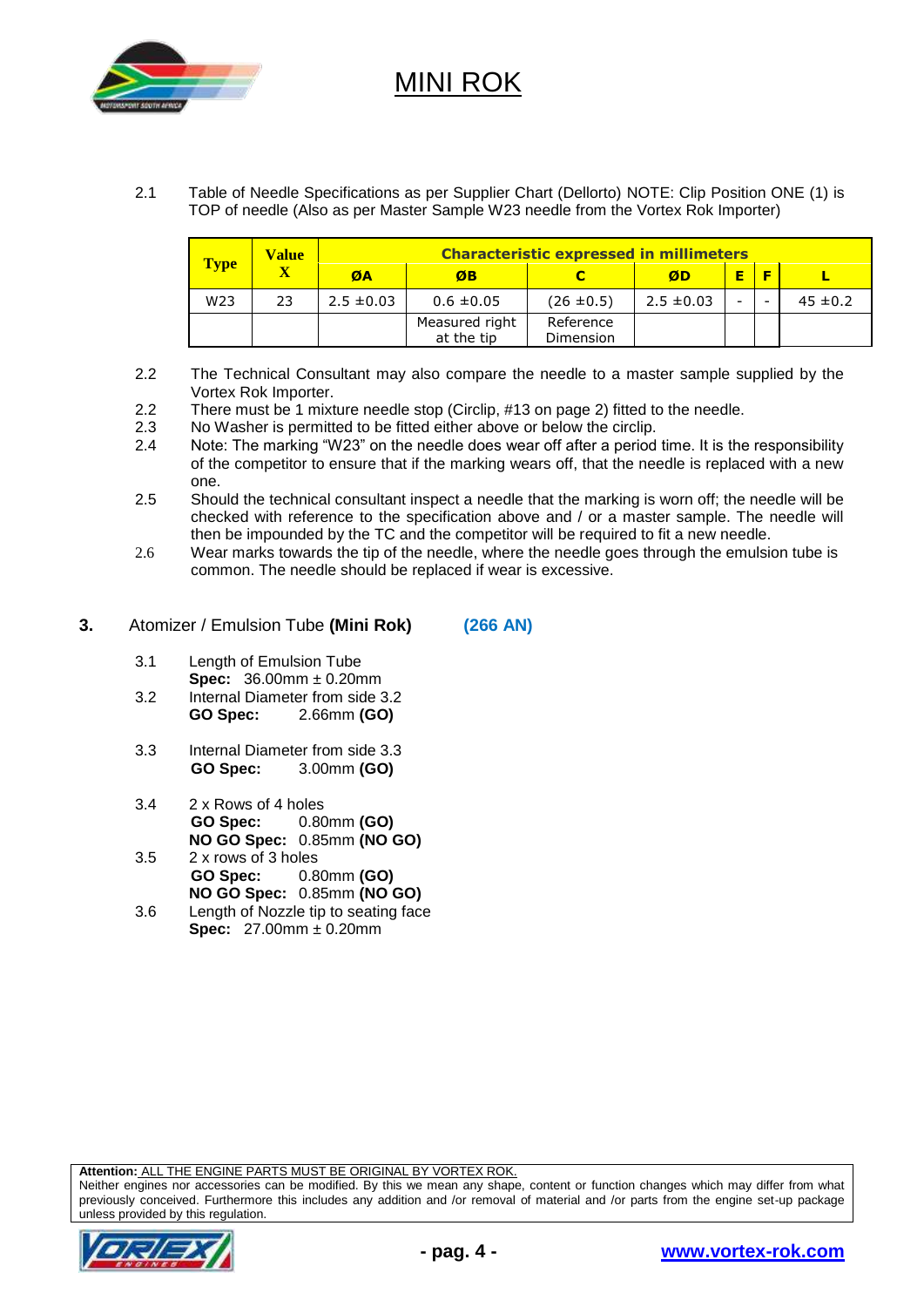



# **INSERT**

- Length of Insert
- **Spec:** 12.00mm ± 0.20mm 3.8 Thickness of Flange
- **Spec:** 1.00mm ± 0.20mm
- 3.9 Hole Diameter **Spec:** 4.90mm ± 0.30mm



**Attention:** ALL THE ENGINE PARTS MUST BE ORIGINAL BY VORTEX ROK.

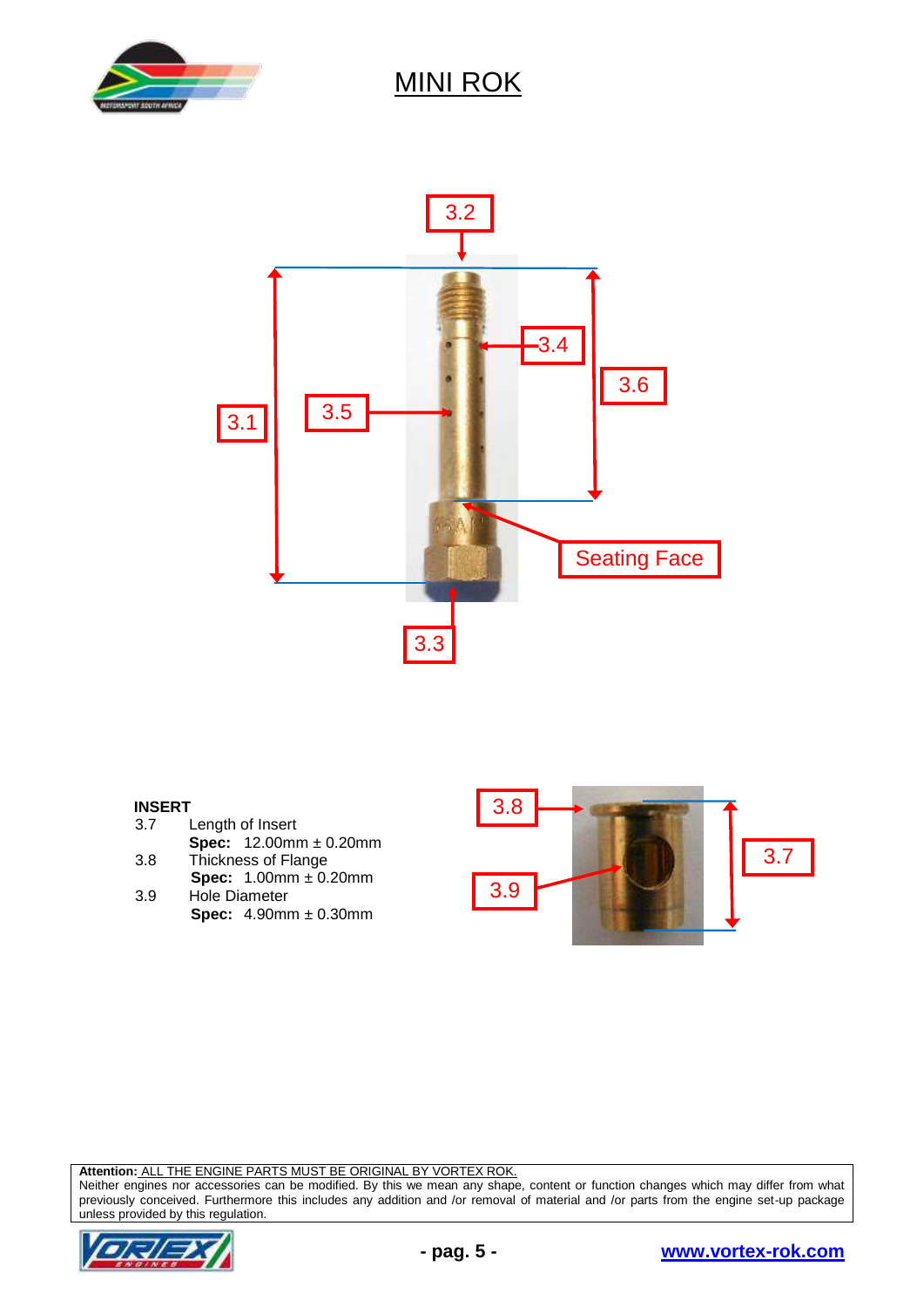

#### **4. Pilot Jet (50)**

- 4.1 Length of Pilot Jet
	- **Spec:** 9.50mm ± 0.20mm
- 4.2 Internal Diameter of Smallest hole inside the Pilot Jet **GO Spec:** 0.5 mm **(GO) NO GO Spec:** 0.55 mm **(NO GO)**



### **5. Choke Jet (60)**

- 5.1 Length of Choke Jet
- **Spec:** 27.00mm ± 0.25mm
- 5**.**2 Internal Diameter of hole inside the Choke Jet **GO Spec:** 0.60 mm **(GO) NO GO Spec:** 0.65 mm **(NO GO)**
- 5.3 4 holes, 90° apart<br> **GO Spec:** 1. **GO Spec:** 1.00 mm **(GO) NO GO Spec:** 1.10 mm **(NO GO)**



**Attention:** ALL THE ENGINE PARTS MUST BE ORIGINAL BY VORTEX ROK.

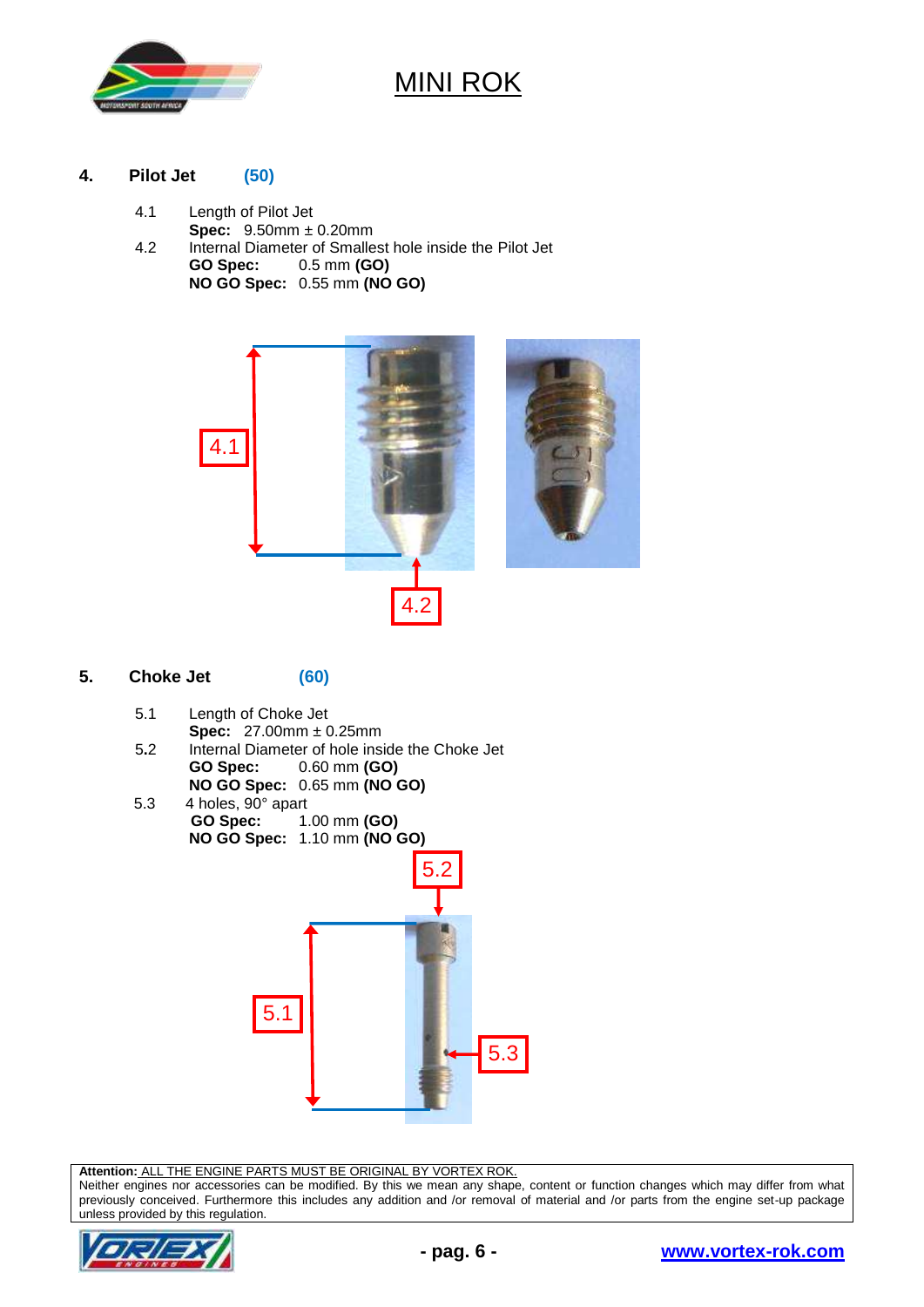

#### **6. Main Jet**

The anti-surge plate fitted between the emulsion tube and the main jet may **NOT** be removed.

- 6.1 Length of Main Jet
	- **Spec:** 8.0mm ± 0.3mm
- 6**.**2 Internal diameter of main jet. **Spec:** Free



### **7. Needle & Seat Valve**

7.1 Internal Diameter of hole inside the Needle Valve **GO Spec:** 1.45 mm **(GO) NO GO Spec:** 1.55 mm **(NO GO)**

**The Only Needle permitted is the solid needle with no spring** 





**Attention:** ALL THE ENGINE PARTS MUST BE ORIGINAL BY VORTEX ROK.

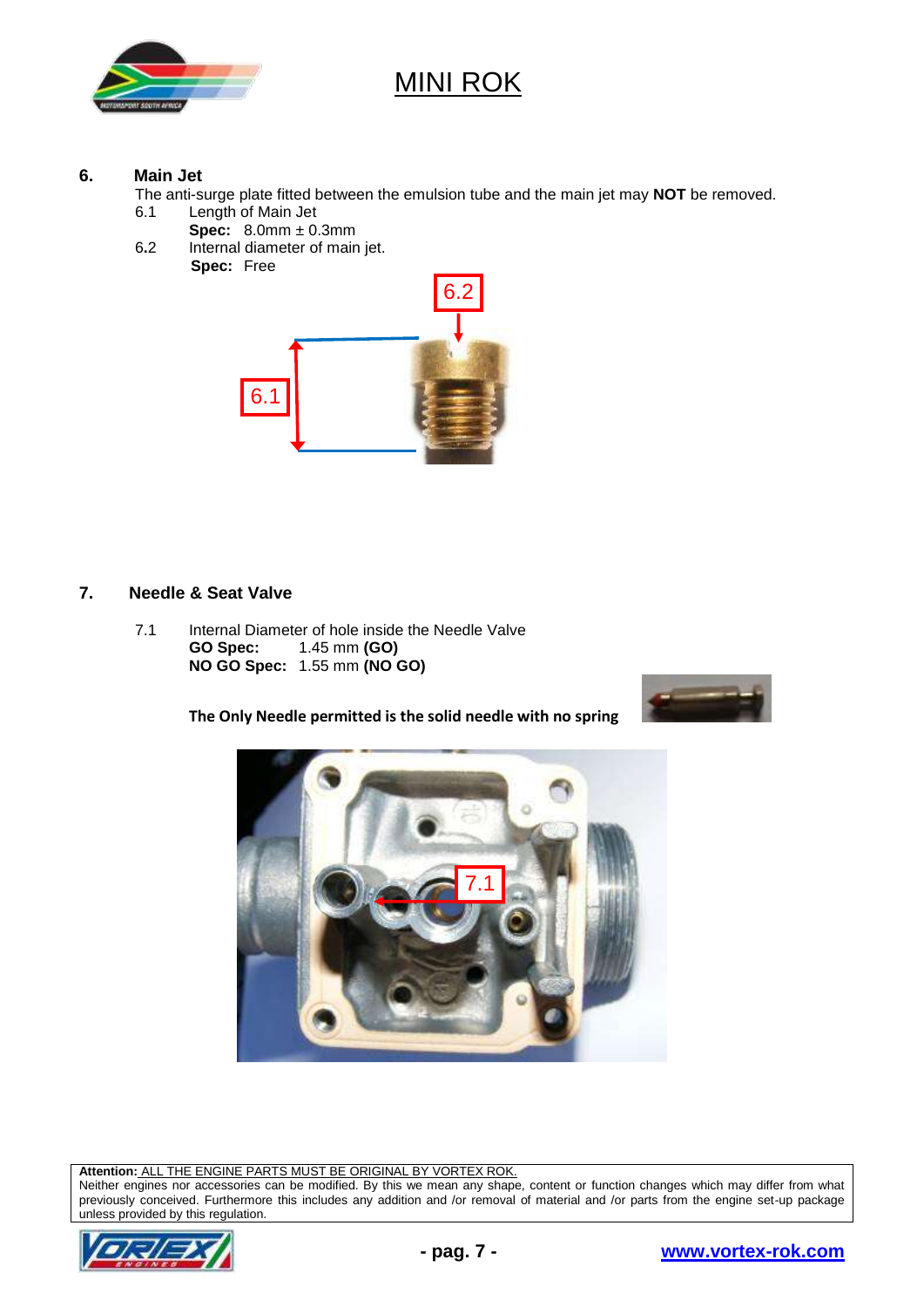

### **8. Float**

8.1 Weight of Float

**Spec:** 4.0grams (As marked on the bottom of the float)



### **9. Air Screw**

9.1 Diameter of Air Screw Orifice. **GO Spec:** 1.10 mm **(GO) NO GO Spec:** 1.3 mm **(NO GO)**



**9.2: Diameter of tip end:** 0.9mm ±0.05mm **9.3: Diameter of tip:** 1.2mm  $\pm 0.05$ mm



**9.4: The Air Screw must be fitted with O-ring, washer and spring as illustrated.**

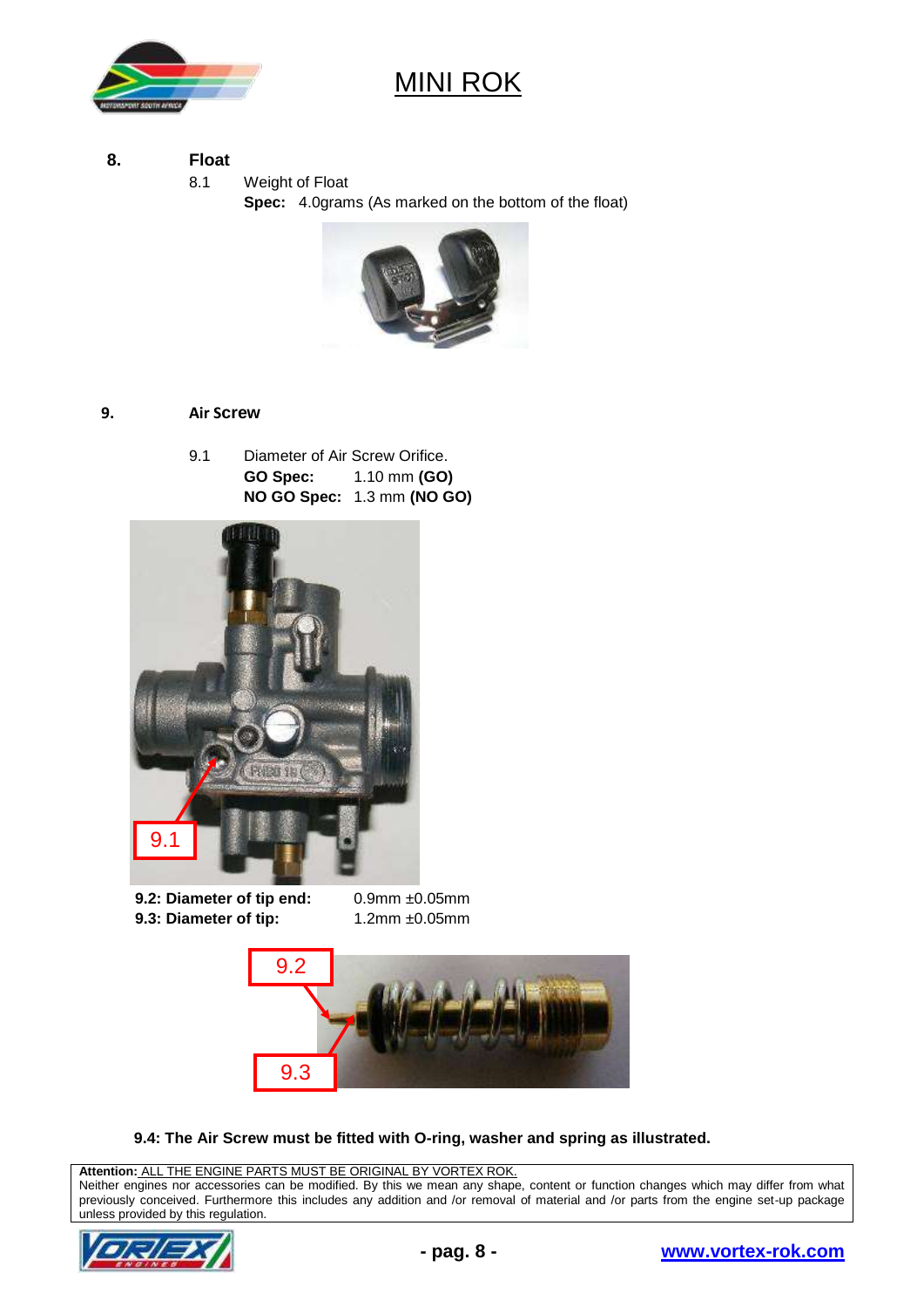

#### **A Other Dimensions**

A.1 Diameter of Throat.

The throat diameter must be checked from both sides of the carburetor. **Spec:** 18.0mm ± 0.05mm **GO Spec:** 17.95 mm **(GO)** NO **GO Spec:** 18.05 mm **(NO GO)** 

- A.2 Diameter of hole A2 as illustrated **GO Spec:** 1.00 mm **(GO) NO GO Spec:** 1.10 mm **(NO GO)** A.3 Diameter of hole A3 as illustrated **GO Spec:** 2.50 mm **(GO)**
	- **NO GO Spec:** 2.60 mm **(NO GO)**





**Attention:** ALL THE ENGINE PARTS MUST BE ORIGINAL BY VORTEX ROK.

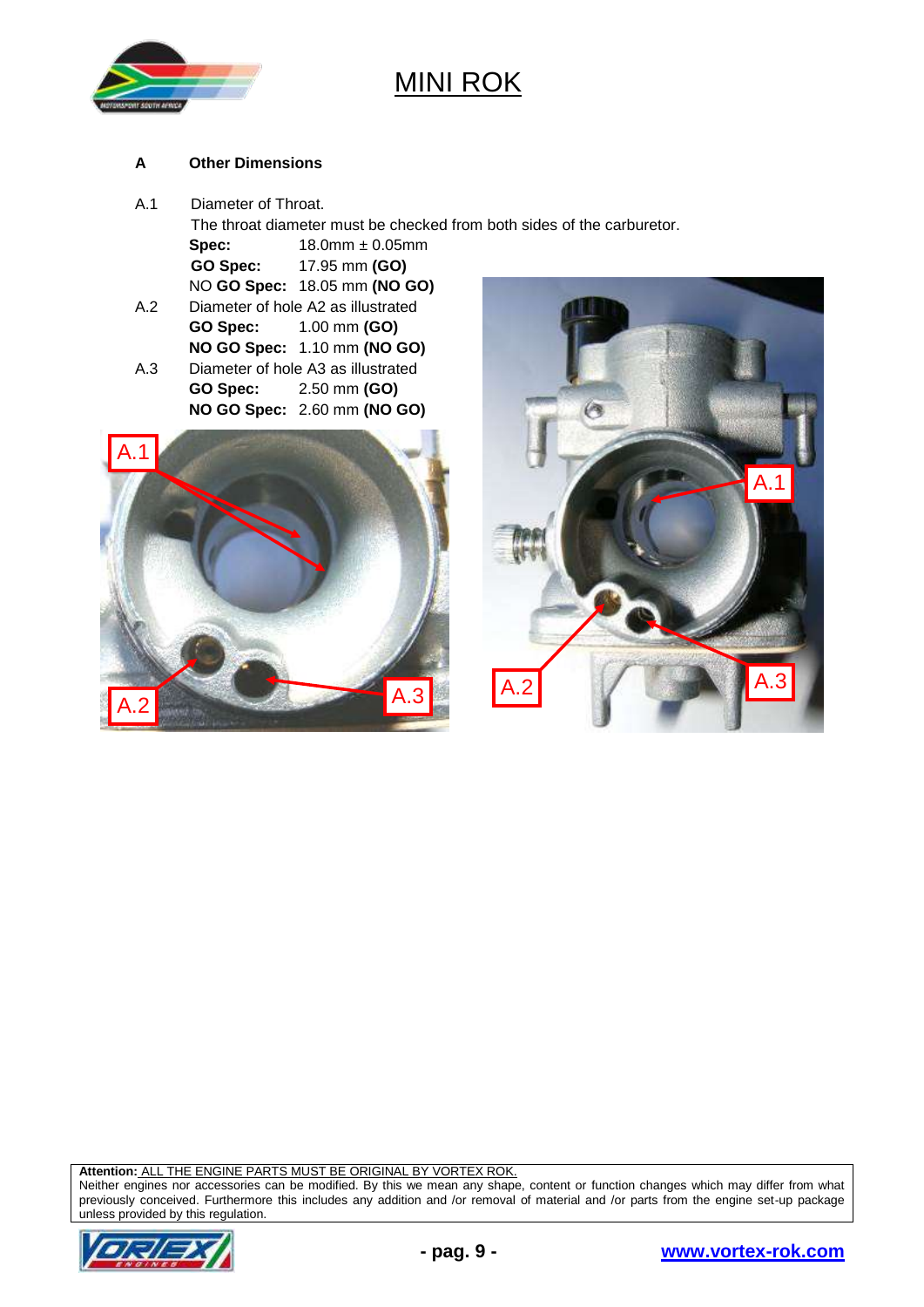

**B.1** Diameter of hole B1 as illustrated **GO Spec:** 1.10 mm **(GO) NO GO Spec:** 1.30 mm **(NO GO)**



**B.2** Diameter of hole B2 as illustrated **GO Spec:** 1.0 mm **(GO) NO GO Spec:** 1.1 mm **(NO GO)**





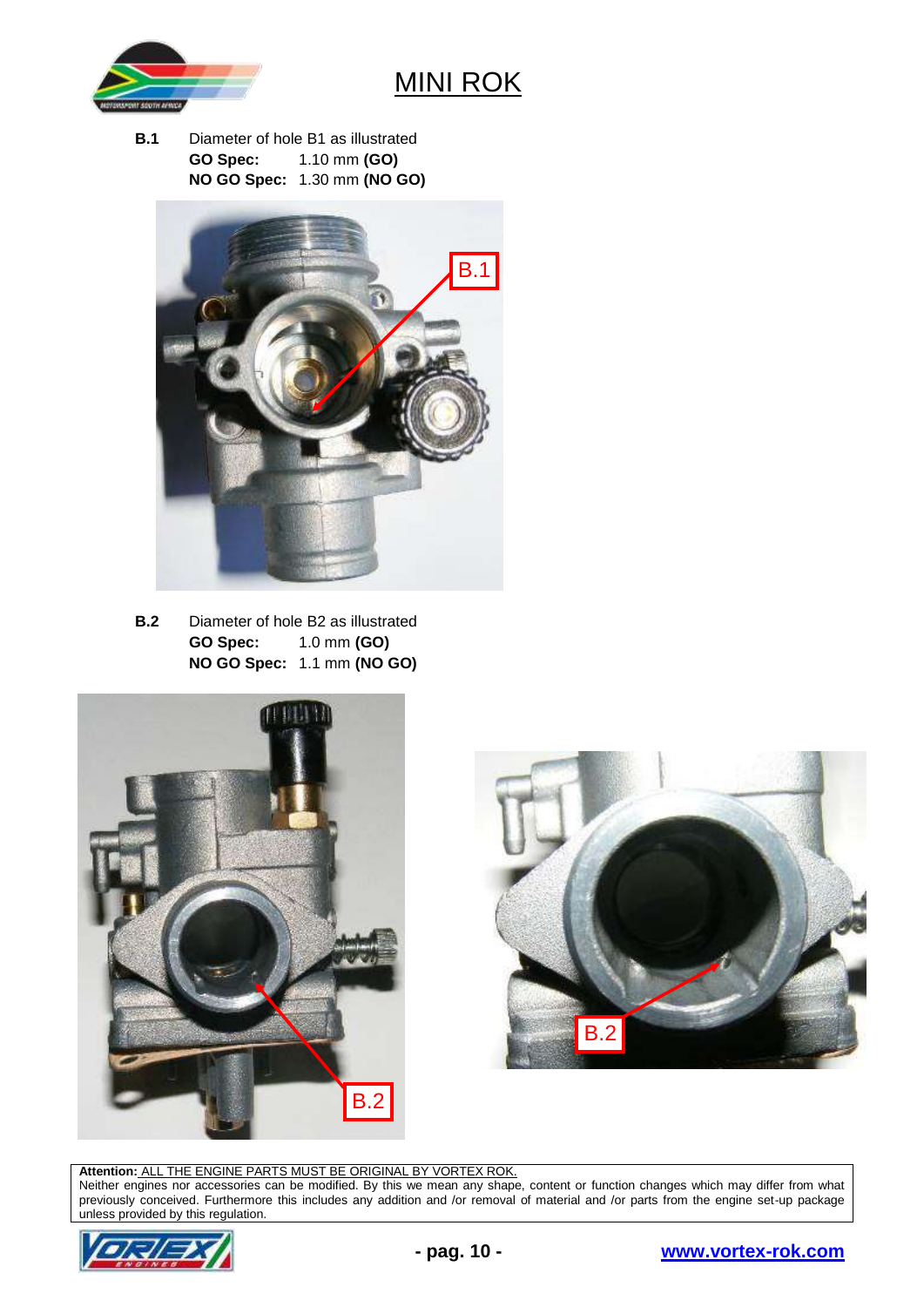

### **ITEM C IS ONLY FOR REFERENCE UNTIL FURTHER NOTICE**

**C Emulsion Tube and Insert Protrusion (MINI ROK)**

Dimensions are from the center line of the 18.00mm Bore.

| C <sub>1</sub> | Spec: | $7.2 \pm 0.5$ mm |
|----------------|-------|------------------|
| C <sub>2</sub> | Spec: | $9.5 \pm 0.5$ mm |



#### **D. General**

- The over flow nipples may be turned in any direction
- An overflow pipe may be fitted
- Some carbs have a brass insert fitted inside the overflow tubes (Supplied from Dellorto) on the inside of the carb. This is to prevent "Break through" of internal channels and is permitted

| <b>List of tools required</b>                 |  |  |  |  |  |
|-----------------------------------------------|--|--|--|--|--|
| Vernier                                       |  |  |  |  |  |
| 17.95mm GO Gauge                              |  |  |  |  |  |
| 18.05 NO GO Gauge                             |  |  |  |  |  |
| Drill Bits, "GO / NO GO" Gauges Required (mm) |  |  |  |  |  |
| 0.5                                           |  |  |  |  |  |
| 0.55                                          |  |  |  |  |  |
| 0.6                                           |  |  |  |  |  |
| 0.65                                          |  |  |  |  |  |
| 0.8                                           |  |  |  |  |  |
| 0.85                                          |  |  |  |  |  |
| 1                                             |  |  |  |  |  |
| 1.1                                           |  |  |  |  |  |
| 1.2                                           |  |  |  |  |  |
| 1.3                                           |  |  |  |  |  |
| 1.45                                          |  |  |  |  |  |
| 1.55                                          |  |  |  |  |  |
| 2.5                                           |  |  |  |  |  |
| 2.6                                           |  |  |  |  |  |
| 2.66                                          |  |  |  |  |  |
| 2.69                                          |  |  |  |  |  |
| 2.75                                          |  |  |  |  |  |
| 3                                             |  |  |  |  |  |
| 3.1                                           |  |  |  |  |  |

**Attention:** ALL THE ENGINE PARTS MUST BE ORIGINAL BY VORTEX ROK.